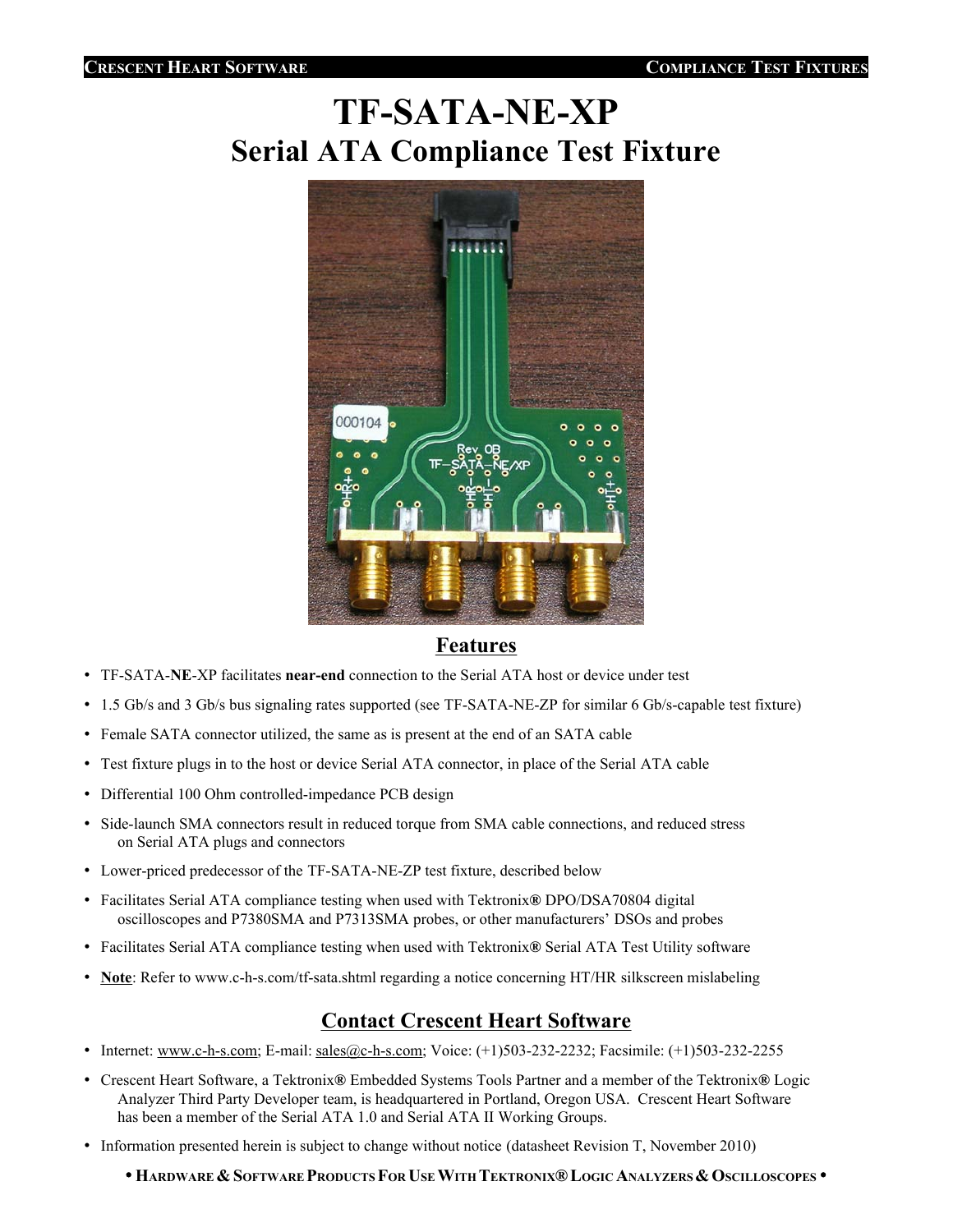# **TF-SATA-IS-XP Serial ATA Compliance Test Fixture**



#### **Features**

- TF-SATA-**IS**-XP facilitates **in-system** monitoring of Serial ATA data signals
- 1.5 Gb/s, 3 Gb/s and 6 Gb/s bus signaling rates supported
- Male and female SATA connectors utilized
- Test fixture plugs in to the host or device Serial ATA connector, and connects to the device or host via a Serial ATA cable (not provided)
- In-system access provided to all four Serial ATA differential signals
- Accommodates differential probe connections through 0.15 inch-spaced (3,8 mm-spaced) PCB vias
- Accommodates non-differential probe connections to ground through 0.15 inch-spaced (3,8 mm-spaced) PCB vias
- Unique three-layer differential 100 Ohm controlled-impedance PCB design
- Facilitates monitoring Serial ATA data signals in-system when used with appropriate high-performance digital oscilloscopes and differential probes
- **Note**: Refer to www.c-h-s.com/tf-sata.shtml regarding a notice concerning possible HT/HR silkscreen mislabeling

## **Contact Crescent Heart Software**

- Internet: www.c-h-s.com; E-mail: sales@c-h-s.com; Voice: (+1)503-232-2232; Facsimile: (+1)503-232-2255
- Crescent Heart Software, a Tektronix**®** Embedded Systems Tools Partner and a member of the Tektronix**®** Logic Analyzer Third Party Developer team, is headquartered in Portland, Oregon USA. Crescent Heart Software has been a member of the Serial ATA 1.0 and Serial ATA II Working Groups.
- Information presented herein is subject to change without notice (datasheet Revision T, November 2010)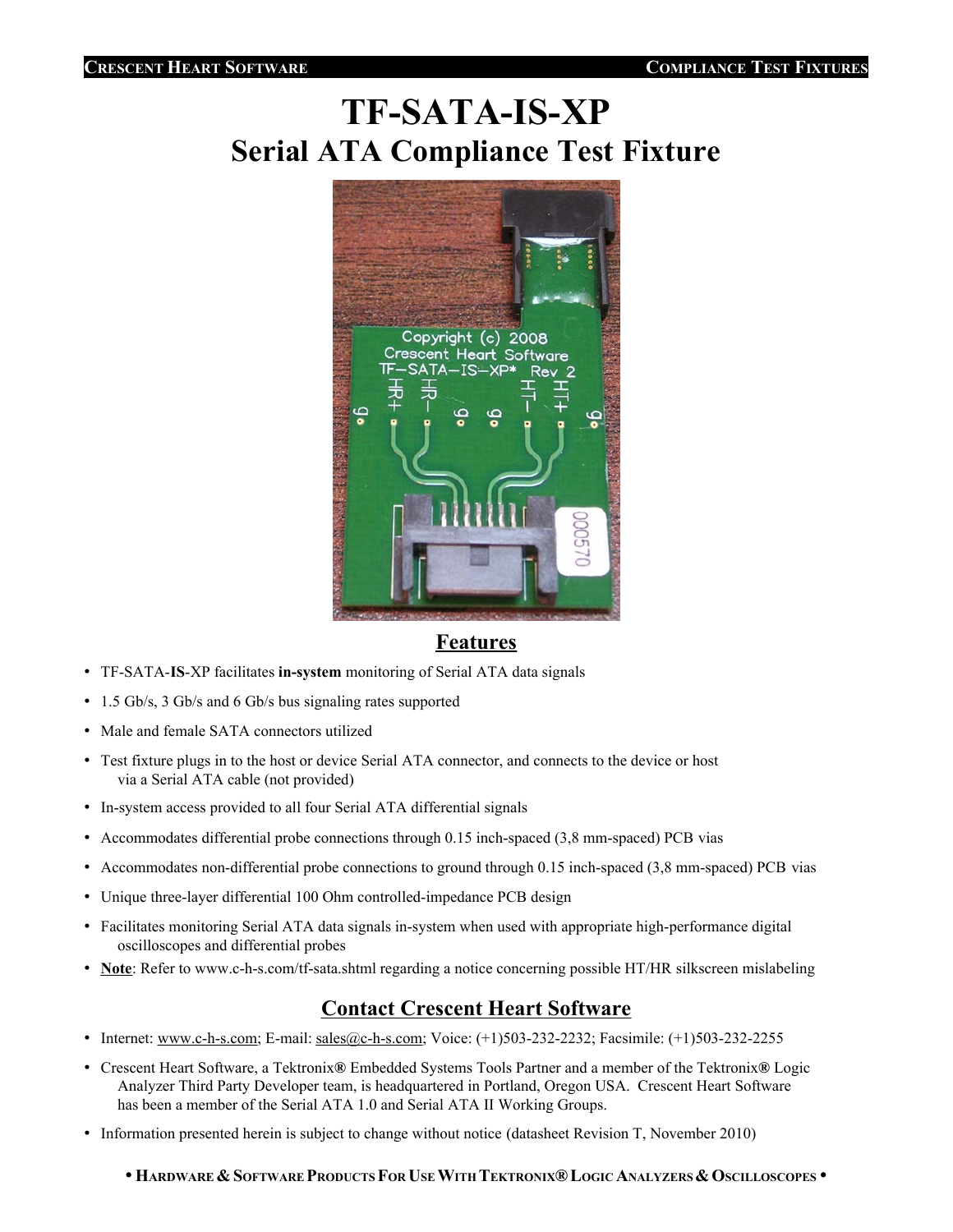# **TF-SATA-NE-ZP Serial ATA Compliance Test Fixture**



## **Features**

- TF-SATA-**NE**-ZP facilitates **near-end** connection to the Serial ATA host or device under test
- 1.5 Gb/s, 3 Gb/s and 6 Gb/s bus signaling rates supported, designed to meet or exceed SATA electrical specifications
- Female SATA connector utilized, the same as is present at the end of an SATA cable
- Test fixture plugs in to the host or device Serial ATA connector, in place of the Serial ATA cable
- Differential 100 Ohm tight-tolerance controlled-impedance grounded coplanar waveguide (GCPW) PCB design
- High-performance side-launch SMA connectors result in reduced torque from SMA cable connections, and reduced stress on Serial ATA plugs and connectors
- Complementary companion to TF-SATA-FE-ZP test fixture
- Facilitates Serial ATA compliance testing when used with Tektronix**®** DPO/DSA70804 digital oscilloscopes and P7380SMA and P7313SMA probes, or other manufacturers' DSOs and probes
- Facilitates Serial ATA compliance testing when used with Tektronix**®** Serial ATA Test Utility software
- **Note**: Refer to www.c-h-s.com/tf-sata.shtml regarding a notice concerning possible HT/HR silkscreen mislabeling

## **Contact Crescent Heart Software**

- Internet: www.c-h-s.com; E-mail: sales@c-h-s.com; Voice: (+1)503-232-2232; Facsimile: (+1)503-232-2255
- Crescent Heart Software, a Tektronix**®** Embedded Systems Tools Partner and a member of the Tektronix**®** Logic Analyzer Third Party Developer team, is headquartered in Portland, Oregon USA. Crescent Heart Software has been a member of the Serial ATA 1.0 and Serial ATA II Working Groups.
- Information presented herein is subject to change without notice (datasheet Revision T, November 2010)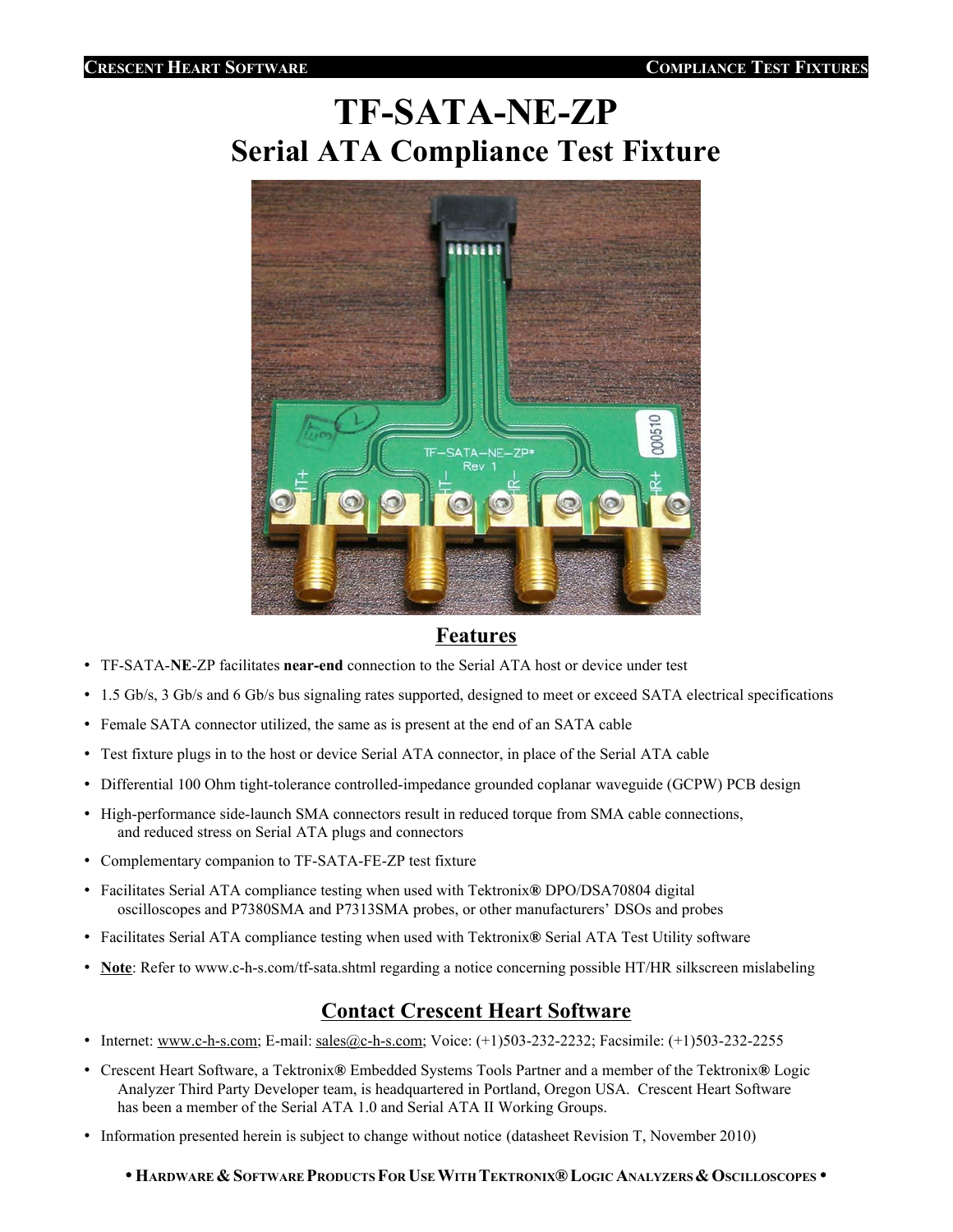# **TF-SATA-FE-ZP Serial ATA Compliance Test Fixture**



## **Features**

- TF-SATA-**FE**-ZP facilitates **far-end** connection to the Serial ATA host or device under test
- 1.5 Gb/s, 3 Gb/s and 6 Gb/s bus signaling rates supported, designed to meet or exceed SATA electrical specifications
- Male SATA connector utilized, the same as is present in a SATA host or device
- Test fixture connects to the far end of the host or device Serial ATA cable
- Differential 100 Ohm tight-tolerance controlled-impedance grounded coplanar waveguide (GCPW) PCB design
- High-performance side-launch SMA connectors result in reduced torque from SMA cable connections
- Complementary companion to TF-SATA-NE-ZP test fixture
- Facilitates Serial ATA compliance testing when used with Tektronix**®** DPO/DSA70804 digital oscilloscopes and P7380SMA and P7313SMA probes, or other manufacturers' DSOs and probes
- Facilitates Serial ATA compliance testing when used with Tektronix**®** Serial ATA Test Utility software
- **Note**: Refer to www.c-h-s.com/tf-sata.shtml regarding a notice concerning possible HT/HR silkscreen mislabeling

## **Contact Crescent Heart Software**

- Internet: www.c-h-s.com; E-mail: sales@c-h-s.com; Voice: (+1)503-232-2232; Facsimile: (+1)503-232-2255
- Crescent Heart Software, a Tektronix**®** Embedded Systems Tools Partner and a member of the Tektronix**®** Logic Analyzer Third Party Developer team, is headquartered in Portland, Oregon USA. Crescent Heart Software has been a member of the Serial ATA 1.0 and Serial ATA II Working Groups.
- Information presented herein is subject to change without notice (datasheet Revision T, November 2010)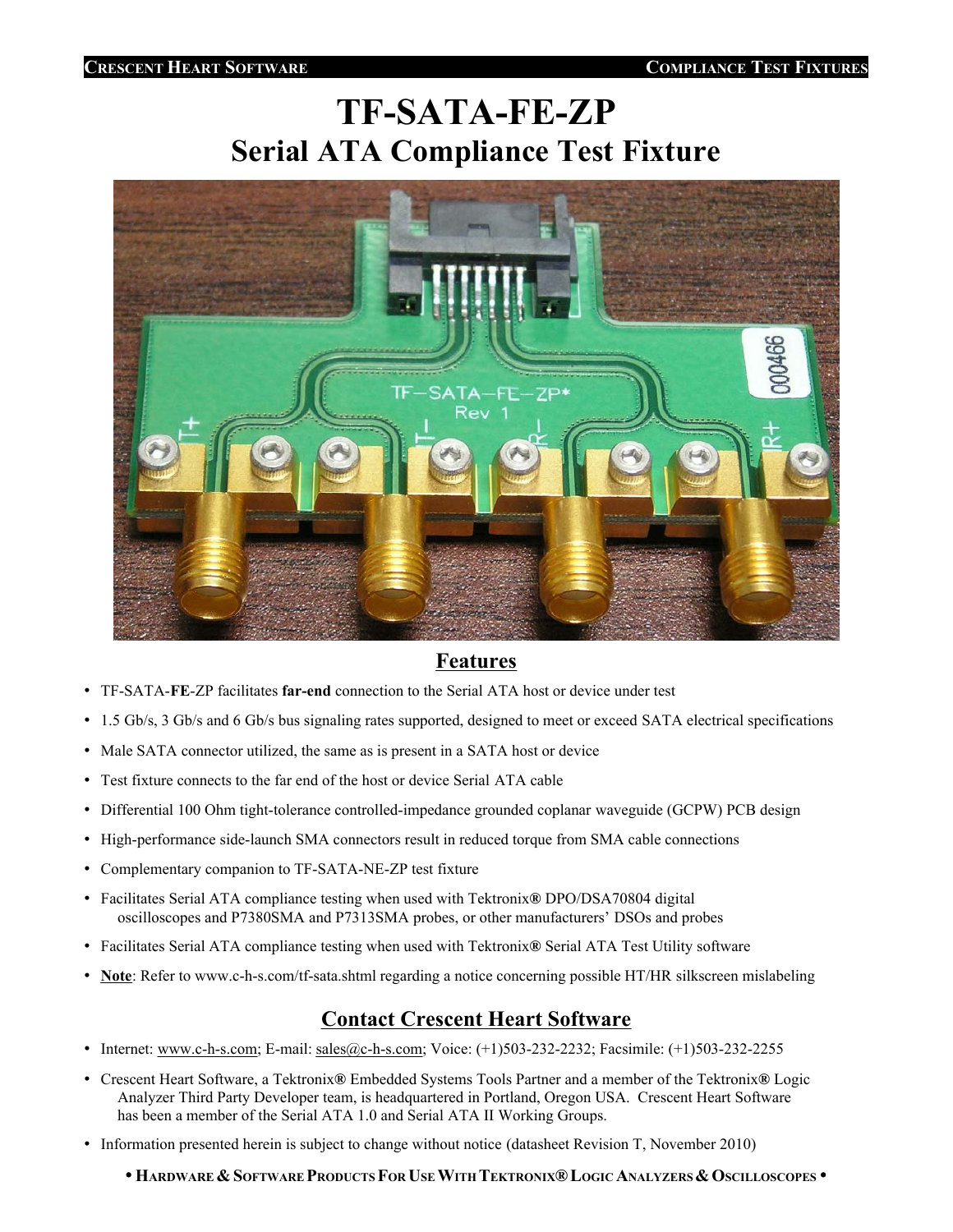# **TF-SATA-FEPD-ZP Serial ATA Compliance Test Fixture**



## **Features**

- TF-SATA-FE**PD**-ZP facilitates **power-data** connection to the Serial ATA laptop host under test
- 1.5 Gb/s, 3 Gb/s and 6 Gb/s bus signaling rates supported, designed to meet or exceed SATA electrical specifications
- Utilizes a male SATA connector (as do the other "FE" test fixtures) which additionally supports power connections, as is present in an SATA laptop drive
- Test fixture connects to the Serial ATA laptop host
- Differential 100 Ohm tight-tolerance controlled-impedance grounded coplanar waveguide (GCPW) PCB design
- High-performance side-launch SMA connectors result in reduced torque from SMA cable connections
- Provides power connection test points
- Facilitates Serial ATA compliance testing when used with Tektronix**®** DPO/DSA70804 digital oscilloscopes and P7380SMA and P7313SMA probes, or other manufacturers' DSOs and probes
- Facilitates Serial ATA compliance testing when used with Tektronix**®** Serial ATA Test Utility software

# **Contact Crescent Heart Software**

- Internet: www.c-h-s.com; E-mail: sales@c-h-s.com; Voice: (+1)503-232-2232; Facsimile: (+1)503-232-2255
- Crescent Heart Software, a Tektronix**®** Embedded Systems Tools Partner and a member of the Tektronix**®** Logic Analyzer Third Party Developer team, is headquartered in Portland, Oregon USA. Crescent Heart Software has been a member of the Serial ATA 1.0 and Serial ATA II Working Groups.
- Information presented herein is subject to change without notice (datasheet Revision T, November 2010)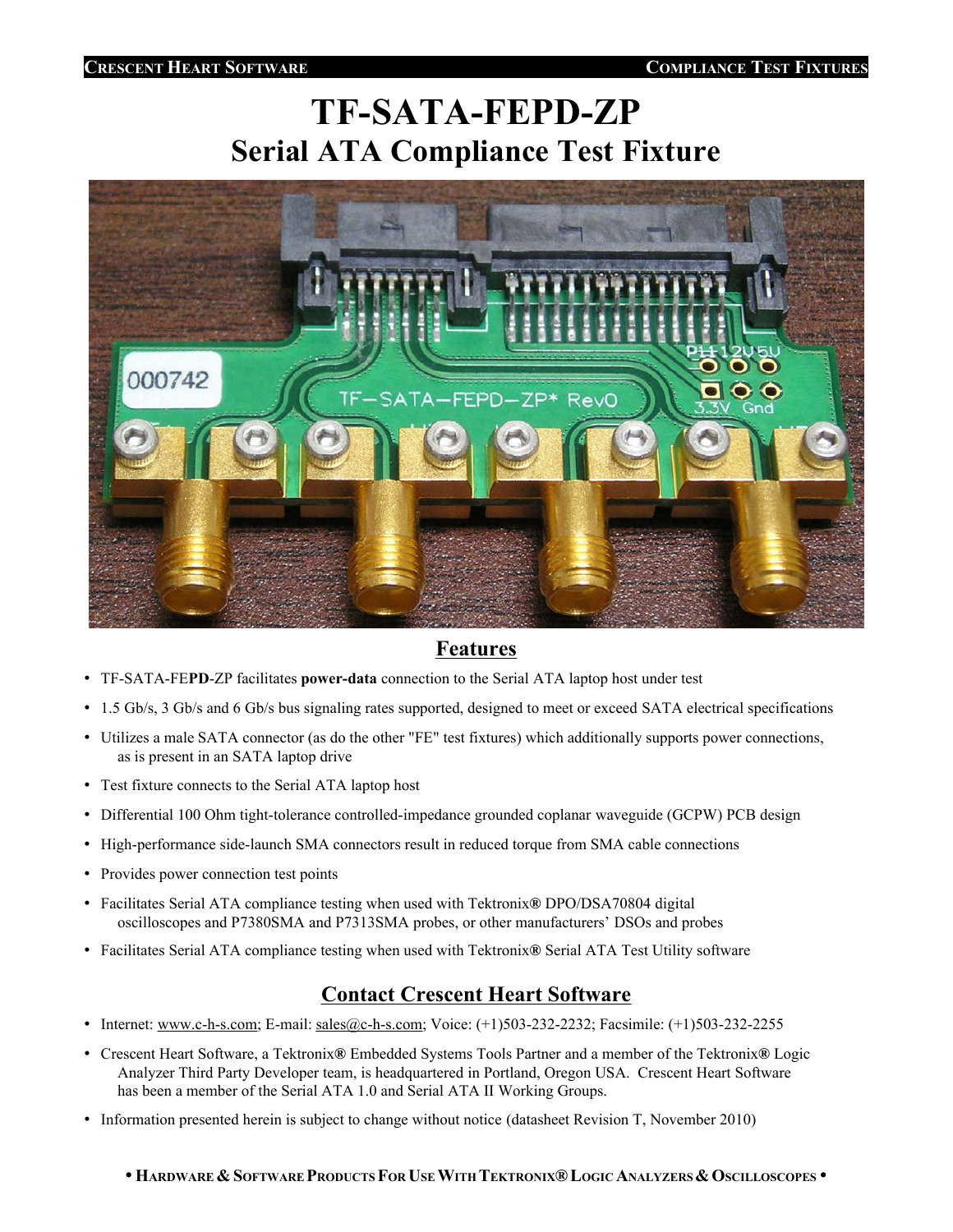# **TF-eSATA-NE-ZP External Serial ATA Compliance Test Fixture**



## **Features**

- TF-eSATA-**NE**-ZP facilitates **near-end** connection to the External Serial ATA host or device under test
- 1.5 Gb/s, 3 Gb/s and 6 Gb/s bus signaling rates supported, designed to meet or exceed SATA electrical specifications
- Female External Serial ATA connector utilized, the same as is present at the end of an External Serial ATA cable
- Test fixture plugs in to the host or device External Serial ATA connector, in place of the External Serial ATA cable
- Mechanical reinforcement of the External Serial ATA connector for maximum durability
- Differential 100 Ohm tight-tolerance controlled-impedance grounded coplanar waveguide (GCPW) PCB design
- High-performance side-launch SMA connectors result in reduced torque from SMA cable connections, and reduced stress on External Serial ATA plugs and connectors
- Complementary companion to TF-eSATA-FE-ZP test fixture
- Facilitates Serial ATA compliance testing when used with Tektronix**®** DPO/DSA70804 digital oscilloscopes and P7380SMA and P7313SMA probes, or other manufacturers' DSOs and probes
- Facilitates Serial ATA compliance testing when used with Tektronix**®** Serial ATA Test Utility software
- **Note**: Refer to www.c-h-s.com/tf-sata.shtml regarding a notice concerning possible HT/HR silkscreen mislabeling

## **Contact Crescent Heart Software**

- Internet: www.c-h-s.com; E-mail: sales@c-h-s.com; Voice: (+1)503-232-2232; Facsimile: (+1)503-232-2255
- Crescent Heart Software, a Tektronix**®** Embedded Systems Tools Partner and a member of the Tektronix**®** Logic Analyzer Third Party Developer team, is headquartered in Portland, Oregon USA. Crescent Heart Software has been a member of the Serial ATA 1.0 and Serial ATA II Working Groups.
- Information presented herein is subject to change without notice (datasheet Revision T, November 2010)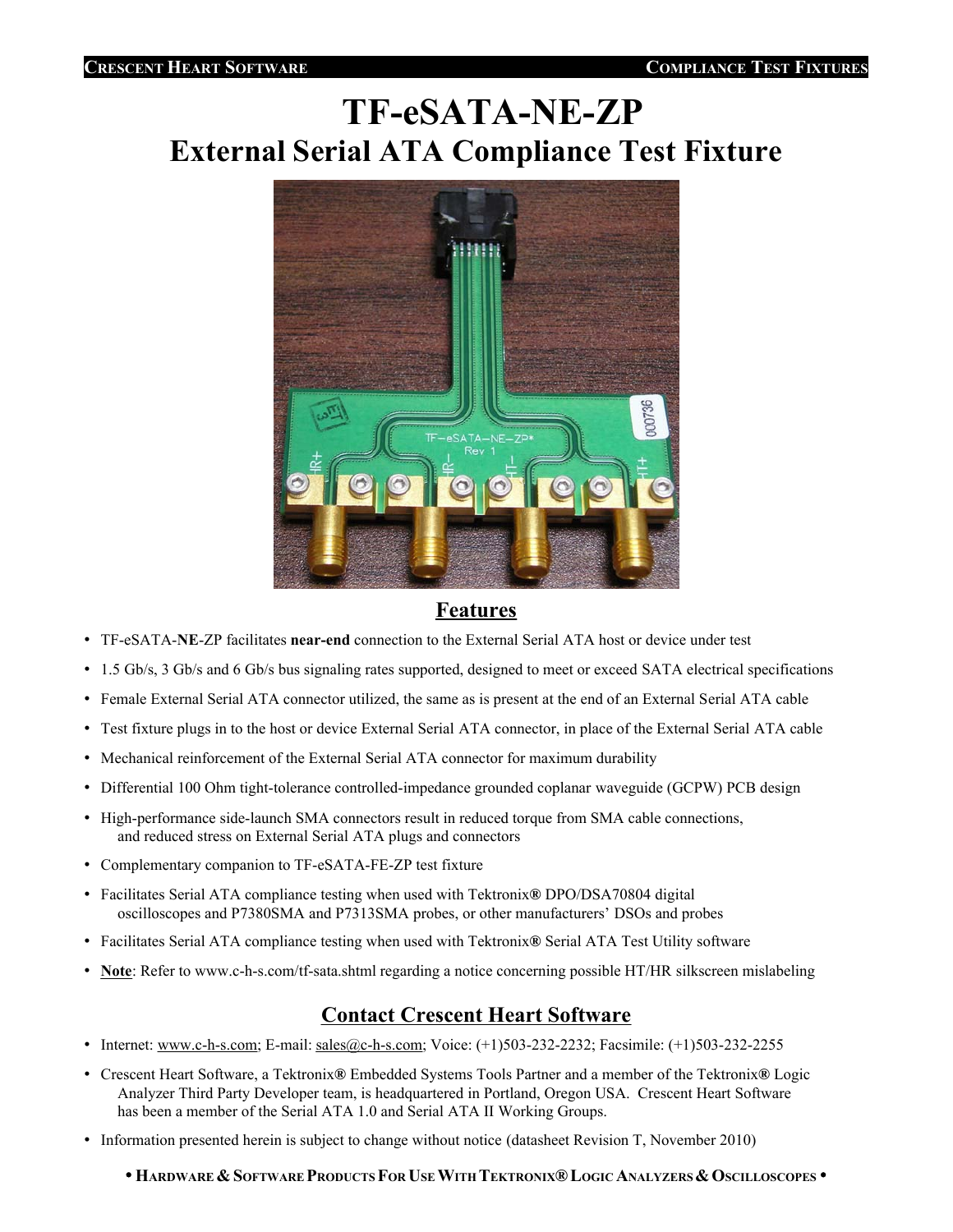# **TF-eSATA-FE-ZP External Serial ATA Compliance Test Fixture**



## **Features**

- TF-eSATA-**FE**-ZP facilitates **far-end** connection to the External Serial ATA host or device under test
- 1.5 Gb/s, 3 Gb/s and 6 Gb/s bus signaling rates supported, designed to meet or exceed SATA electrical specifications
- Male External Serial ATA connector utilized, the same as is present in an External Serial host or device
- Test fixture connects to the far end of the host or device External Serial ATA cable
- Differential 100 Ohm tight-tolerance controlled-impedance grounded coplanar waveguide (GCPW) PCB design
- High-performance side-launch SMA connectors result in reduced torque from SMA cable connections
- Complementary companion to TF-eSATA-NE-ZP test fixture
- Facilitates Serial ATA compliance testing when used with Tektronix**®** DPO/DSA70804 digital oscilloscopes and P7380SMA and P7313SMA probes, or other manufacturers' DSOs and probes
- Facilitates Serial ATA compliance testing when used with Tektronix**®** Serial ATA Test Utility software
- **Note**: Refer to www.c-h-s.com/tf-sata.shtml regarding a notice concerning possible HT/HR silkscreen mislabeling

# **Contact Crescent Heart Software**

- Internet: www.c-h-s.com; E-mail: sales@c-h-s.com; Voice: (+1)503-232-2232; Facsimile: (+1)503-232-2255
- Crescent Heart Software, a Tektronix**®** Embedded Systems Tools Partner and a member of the Tektronix**®** Logic Analyzer Third Party Developer team, is headquartered in Portland, Oregon USA. Crescent Heart Software has been a member of the Serial ATA 1.0 and Serial ATA II Working Groups.
- Information presented herein is subject to change without notice (datasheet Revision T, November 2010)